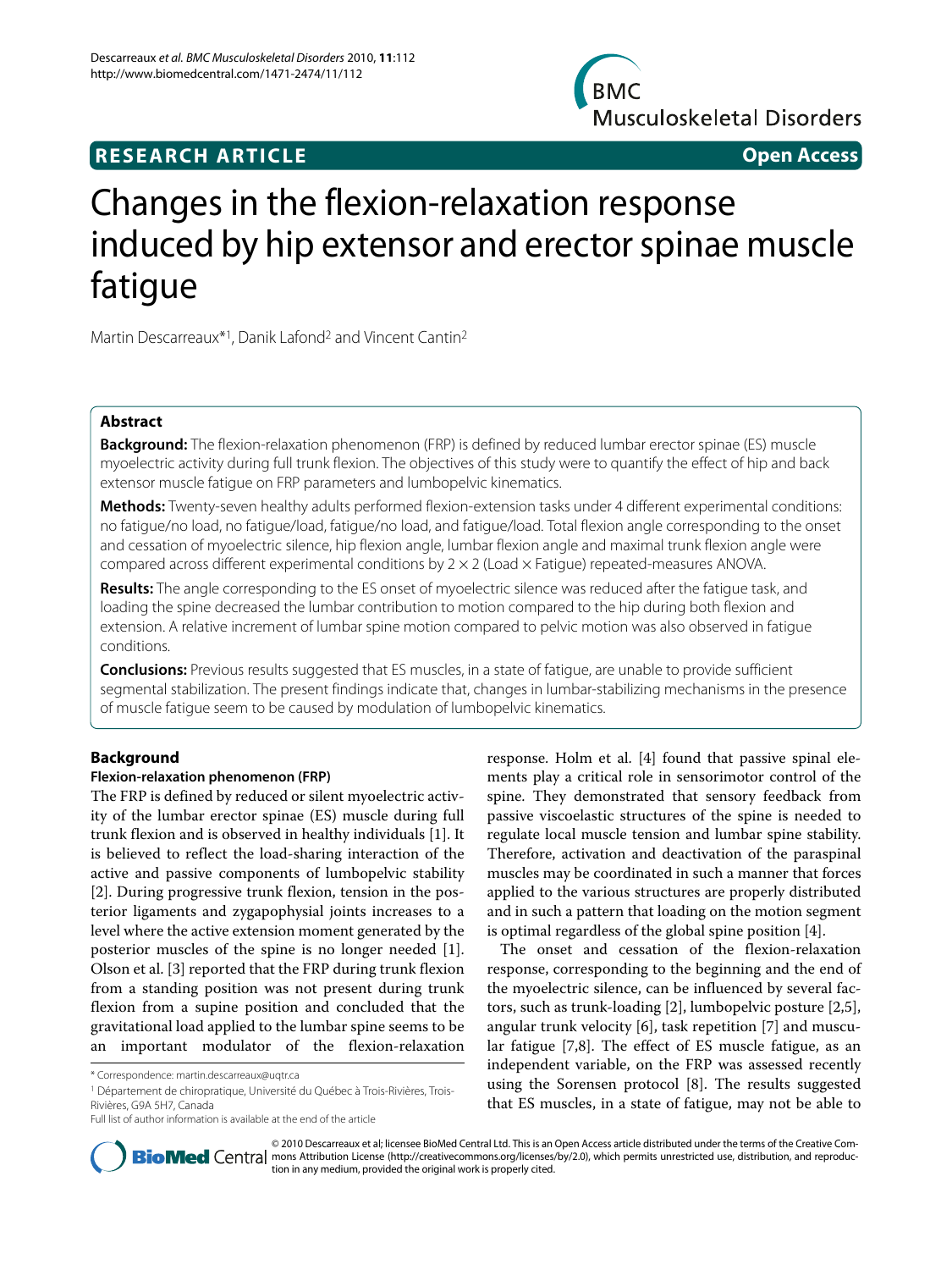provide sufficient stabilization to the vertebral units, transferring load-sharing to passive structures earlier in trunk flexion. However, this study did not assess the potential changes in lumbopelvic rhythm following muscle fatigue.

#### **Hip extensor muscle role in lumbopelvic stabilization**

Previous research, where hip extensor electromyography (EMG) was recorded, reported conflicting information regarding the hamstring muscles and a possible flexionrelaxation response [[2,](#page-6-1)[3,](#page-6-2)[9\]](#page-6-8). Some studies have documented the myoelectric silence period of the hamstring muscles during full trunk flexion [\[3](#page-6-2),[9\]](#page-6-8), whereas others failed to demonstrate a constant pattern of muscle activation [[2\]](#page-6-1). Nevertheless, the functional role of the hip extensor muscles, including the gluteus and hamstring muscles, has been investigated extensively, and these muscles seem to be actively involved in lower back stabilization as well as in lumbopelvic rhythm [\[10](#page-6-9)[-13](#page-6-10)]. For instance, van Wingerden et al. [[14\]](#page-6-11) showed that the biceps femoris and gluteus maximus muscles can increase sacroiliac joint stabilization through their specific and massive attachments to the sacrotuberous ligament. Their results also indicated that the ES and hip extensor muscles clearly interact to provide lumbopelvic stabilization. During trunk flexion, the pelvis rotates freely anteriorly. As tension and stiffness increase in the hamstrings, pelvic rotation decreases, consequently generating more tension in the muscles and thoracolumbar fascia. Finally, additional trunk flexion will yield a reduction in the ratio of active to passive extensor moments to the point of full flexion-relaxation of the ES [\[15\]](#page-6-12). Altogether, it seems that hip extensor and ES muscles are both anatomically and functionally linked during the trunk flexion task.

#### **Objectives**

Previous experiments suggest that ES muscle fatigue modifies FRP parameters. However, it has not been investigated whether such effects are due to decreased spinal stabilization from active structures or are the result of modified lumbopelvic rhythm. Therefore, the objectives of this study were 2-fold: [[1\]](#page-6-0) to quantify the effect of hip and back extensor muscle fatigue on FRP parameters, and [[2\]](#page-6-1) to determine if such changes are triggered by modifications of lumbopelvic dynamics. We hypothesized that hip extensor muscle fatigue will lead to reduced pelvic flexion and an increased myolectric silence period (FRP) during a flexion-extension task in association with changes in lumbopelvic rhythm.

# **Methods**

### **Participants**

Twenty-seven healthy adults (age:  $23.6 \pm 2.1$  years, weight: 64.2 ± 12.8 kg, height: 1.69 ± 0.07 m), 13 men and 14 women with no history of low back pain (LBP), participated in this study. All study subjects gave their informed, written consent according to a protocol approved by the Université du Québec à Trois-Rivières (Canada) Ethics Committee. Participants with present or past LBP or thoracic pain, spinal trauma or surgery were excluded from the experiment.

#### **Experimental protocol**

The experimental task involved 12 cycles of trunk flexion/extension movement with a 30-s rest period between each cycle. The participants were required to bend forward as far as possible during each 5-s movement period (flexion phase). They were then instructed to hold the fully-flexed position for 3 s. The extension phase lasted 5 s and enabled the participants to return to the initial upright standing position. A movement time of 5 s was chosen to replicate the experimental protocol used in previous studies [[8](#page-6-7),[16\]](#page-6-13). An auditory cue served to standardize the movement phase duration and then to control trunk velocity. Instructions followed by a demonstration of the flexion-extension task were given to the study participants prior to the experimental trials. Sufficient practice (3 to 5 trials followed by rest) was allowed to ensure that the participants performed the task correctly prior to data acquisition.

The study subjects underwent blocks of 3 trials of the flexion-extension task under 4 different experimental conditions: **(1)** no fatigue/no load, **(2)** no fatigue/load, **(3)** fatigue/no load, and **(4)** fatigue/load. The "non-fatigue" conditions were always presented before the "fatigue" conditions. However, the "load" condition was randomized across participants. For the loading condition, a 12 kg disk was held with arms crossed on the shoulders. Hip and back extensor muscle fatigue was induced by sustained isometric contractions. Firstly, two maximal voluntary contractions (MVC) were performed using 5 s ramp isometric hip extensor contraction efforts. Briefly, each subject lay prone with the iliac crest aligned with the edge of the table, knees bent to 90° and a hip flexion angle of 60° (Figure [1](#page-2-0)).

The trunk was fixed to the table by stabilizing bands at the thoracic spine and pelvic region. The participants were asked and verbally encouraged to push a board upwards with both legs at the same time. The feet were placed flat at the pelvis width on the dynamometer plate. During the fatiguing task, subjects were asked to repro-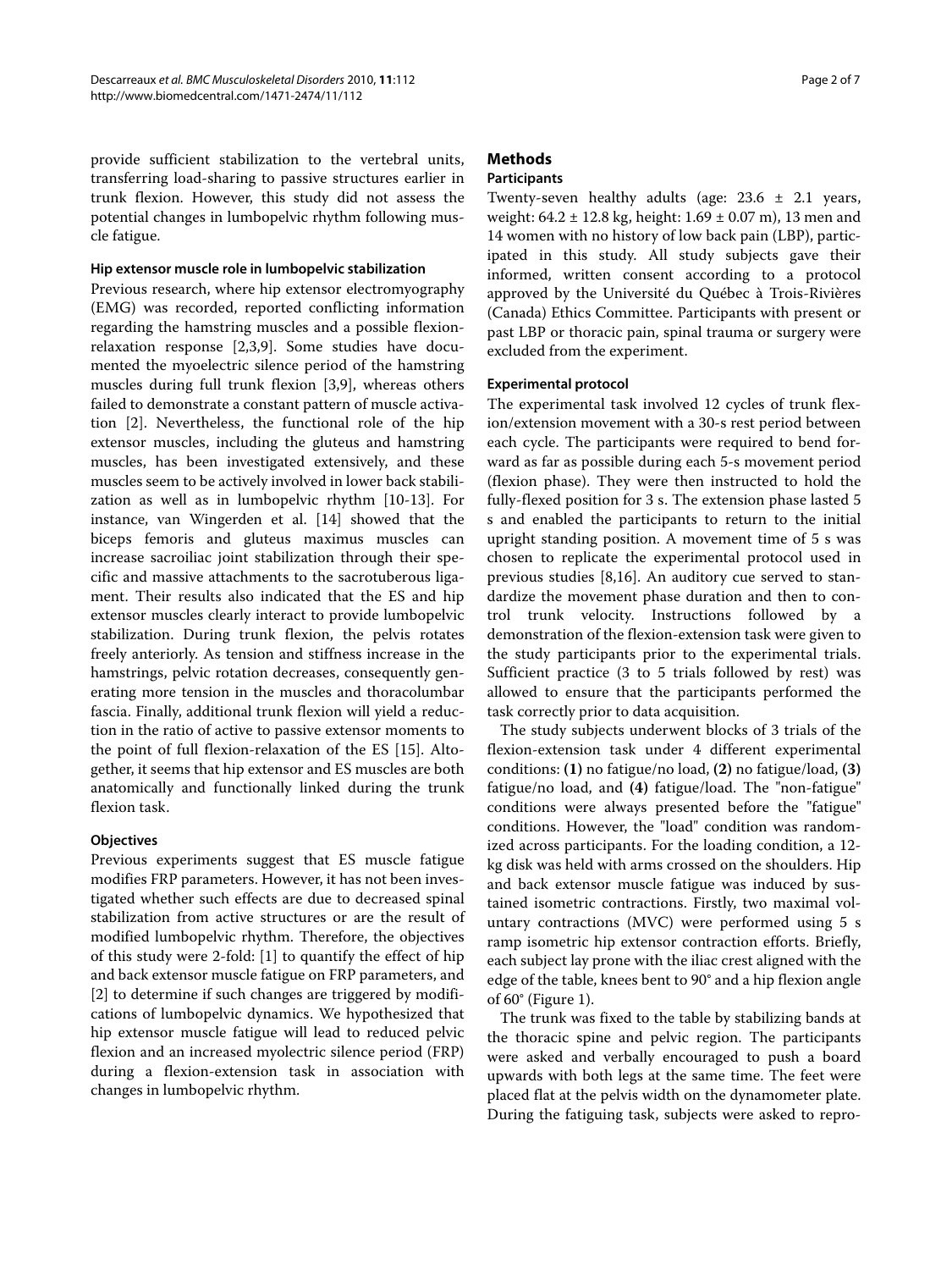<span id="page-2-0"></span>

duce the same isometric contraction at 60% of their MVC force (peak value from the two MVC trials) and to maintain the contraction (using visual feedback) until exhaustion. The fatiguing test was stop by the investigator if the subject failed twice to maintain the force level between 55-65% MVC. Verbal encouragement was given through the test.

#### **Instrumentation**

Kinematics data were collected by a motion analysis system (Optotrak Certus, Northern Digital, Waterloo, Ontario, Canada). Light-emitting diodes (LEDs) were positioned on the right side and back of each subject on the following anatomical landmarks: a) lateral malleolus, b) lateral part of the knee, c) greater trochanter, d) posterior superior iliac spine (PSIS), e) middle of the iliac crest, f) L2 spine, g) L1 spine, and h) T10 spine. The kinematics data were recorded at 100 Hz and low-pass filtered by a dual-pass, fourth-order Butterworth filter with a cut-off frequency at 5 Hz.

Surface EMG data were collected by bipolar disposable Ag-AgCl electrodes (Bortec Biomedical, Alberta, Canada) applied bilaterally over the ES at the L2-L3 level ( $\approx$  2 cm from the midline), over the gluteus maximus at the mid-point between the middle of the sacrum and the greater trochanter, and over the biceps femoris at the mid-point between the fibula head and the ischiatic tuberosity. Electrodes were positioned parallel to the muscle fibre orientation with a centre-to-centre distance of 2.5 cm. Skin impedance was reduced by: 1) shaving excess body hair, if necessary, 2) gently abrading the skin with fine-grade sandpaper and wiping the skin with alcohol swabs. A reference electrode was placed over the left patella. EMG signals were differentially amplified (AMT-8, common mode rejection ratio of 115 dB at 60 Hz, input impedance of 10 GW; 12-bit A/D converter) and sampled at 900 Hz. The EMG data were digitally filtered with a

zero phase lag, bi-directional, 10 to 450 Hz bandpass fourth-order Butterworth filter.

#### **Data analyses**

Two adjacent LEDs were used to form a vector and the angles between vectors served to quantify thoracic, lumbar spine and pelvic motion, as illustrated in Figure [2](#page-2-1). Thoracic motion was defined as the angle between the T10-L1 and L1-L2 vectors. Lumbar spine motion was obtained by the angle between the L1-L2 and PSIS-iliac crest vectors. Hip motion was determined by the angle between the PSIS-iliac crest and greater trochanter-knee vectors. Total trunk flexion angle was calculated as the sum of thoracic, lumbar spine and hip angles. The lumbar spine and hip angles were then used to calculate the lumbar/hip (L/H) ratio. Subsequently, the total flexion and extension angles were divided into quartiles, and the L/H ratio was associated with each quartile (Q1-Q4).

The rectified EMG signals and kinematics data (total trunk flexion angle) were plotted to determine the total trunk angle corresponding to EMG cessation during the flexion phase and the total trunk angle of EMG onset

<span id="page-2-1"></span>

ing and the thoracic (D), lumbar (C), hip (B) and knee angles (A).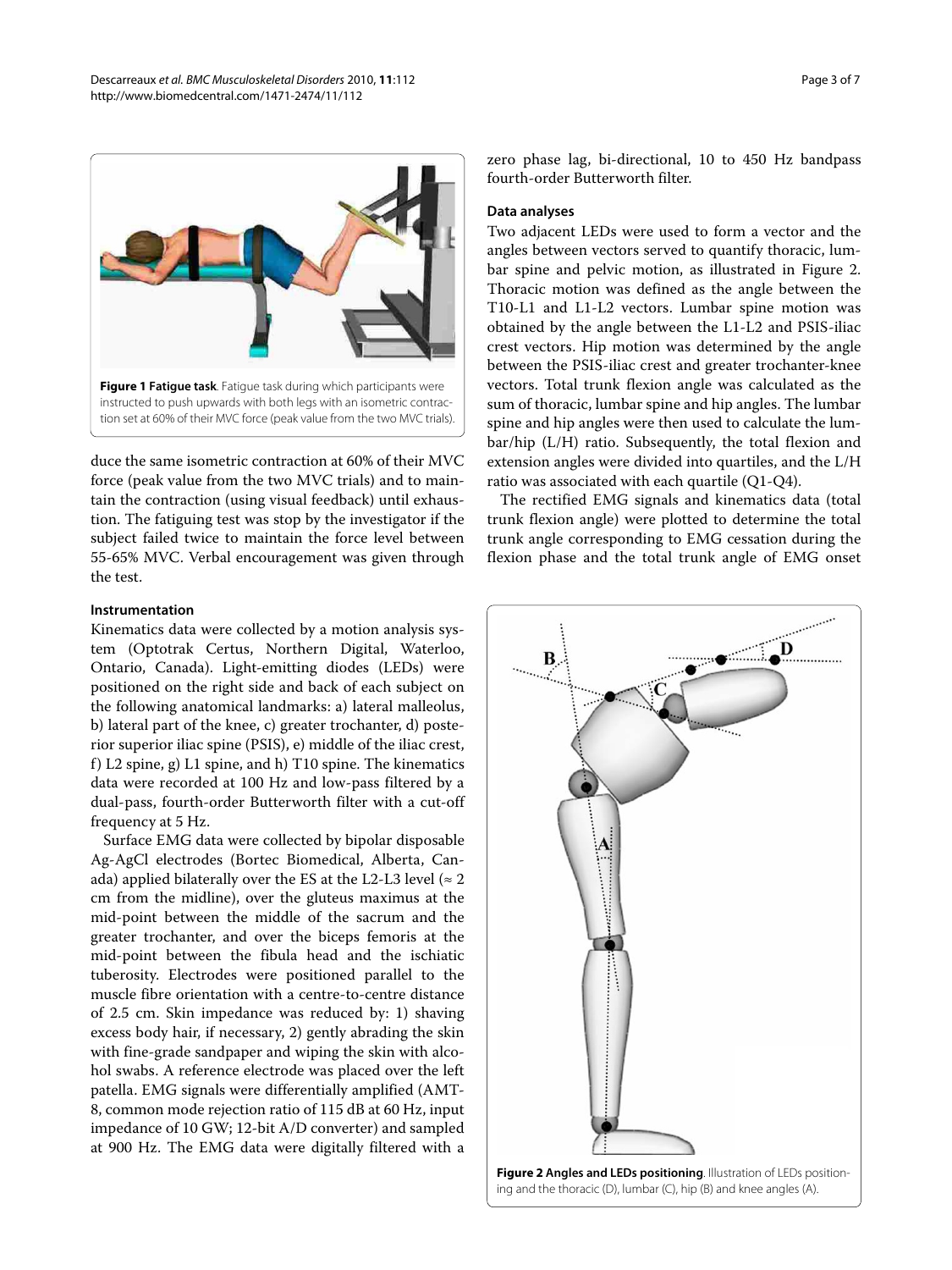during the extension phase. EMG cessation and onset were quantified by visual inspection of the rectified EMG signal. Modulations of the EMG signal amplitude of each muscle during all movement phases were calculated by root mean square (RMS). Muscle fatigue during the fatiguing protocol was assessed through power spectral analysis of the EMG data (fast Fourrier transform). The rate of decline of median frequency with time (MedF/ time slope) was calculated to confirm that muscle fatigue was induced in the targeted muscles.

#### **Statistical analyses**

Total flexion angle corresponding to the onset and cessation of myoelectric silence, hip flexion angle, lumbar flexion angle and maximal trunk flexion angle were compared across different experimental conditions by 2 × 2 (Load × Fatigue) repeated-measures ANOVA. RMS values of the ES muscles through all movement phases (Q1- Q4) were analyzed according to the same experimental plan. The level of statistical significance was set at  $p <$ 0.05 for all analyses.

#### **Results**

Mean time until exhaustion during the fatiguing protocol was 80.2 ± 23.4 s. The mean rate of decline in MedF/time was -0.208  $\pm$  .197 Hz/s for the hamstrings, -0.105  $\pm$  .111 Hz/s for the gluteus maximus, and  $-0.244 \pm .106$  Hz/s for the paraspinal muscles, indicating that muscular fatigue was induced prior to the FRP tasks. Overall, 5 participants did not present hamstring fatigue while 3 participants did not present hamstring fatigue.

#### **Flexion-relaxation phenomenon**

Statistical analyses yielded a significant muscular fatigue effect on FRP onset angles for both the right and left ES muscles (Figure [2\)](#page-2-1). The angle corresponding to the onset of myoelectric silence was significantly reduced at the right ES muscle (95.1  $\pm$  3.9° vs 90.9  $\pm$  3.9°) and the left ES muscle (92.7  $\pm$  3.4° vs 89.1  $\pm$  3.7°) after the fatiguing protocol. During loading conditions, fatigue conditions did not affect the FRP cessation angle. A significant increase in FRP onset angle, cessation angle and total trunk flexion angle was also observed during loading conditions (Table 1).

### **Lumbopelvic kinematics and related ES activity**

Loading the spine significantly decreased ( $p < 0.001$ ) the L/H ratio during Q1 and Q2 of the flexion phase and during Q2 of the extension phase. Reduction of the L/H ratio indicated that relative flexion of pelvic motion increased in comparison to lumbar angle during the loading conditions. Fatigue conditions yielded a significant rise (p < 0.05) in the L/H ratio during Q2 of the flexion phase and during Q4 of the extension phase, indicating a relative augmentation of lumbar spine motion compared to pelvic **Table 1: Mean (standard error) FRP onset, FRP cessation and total trunk flexion angles (°) during non-loading and loading conditions**

|                    |         | Mean  | <b>SE</b> | 95% CI- | 95% CI + |
|--------------------|---------|-------|-----------|---------|----------|
| Onset 1            | No load | 89.9  | 3.6       | 97.5    | 82.3     |
|                    | Load    | 97.0  | 3.7       | 104.8   | 89.2     |
| <b>Cessation 1</b> | No load | 102.2 | 2.6       | 107.6   | 96.8     |
|                    | Load    | 107.0 | 3.1       | 113.4   | 100.4    |
| Onset 2            | No load | 88.5  | 3.5       | 95.7    | 81.1     |
|                    | Load    | 95.7  | 3.5       | 103.0   | 88.3     |
| <b>Cessation 2</b> | No load | 101.1 | 2.9       | 107.2   | 95.0     |
|                    | Load    | 107.0 | 3.2       | 113.6   | 100.2    |
|                    |         |       |           |         |          |
| <b>ROM</b> total   | No load | 119.8 | 2.8       | 113.9   | 125.7    |
|                    | Load    | 123.6 | 2.8       | 117.6   | 129.5    |

motion. The following figures and tables present the L/H ratio as well as loading and fatigue effects through all quartiles of the flexion (Figure [3](#page-4-0) and Table 2) and extension (Figure [4](#page-5-0) and Table 3) phases of movement.

Loading the spine significantly increased  $(p < 0.05)$ RMS values of the ES muscles through all quartiles (Q1- Q4) of the flexion and extension phases. Similar significant increments of RMS values during loading were also observed during the full flexion phase (relaxation) (*p* < 0.05). Fatigue conditions, however, did not modify RMS values in any of the movement phases ( $p > 0.05$ ).

# **Discussion**

The results of the present study indicate that fatigue of the hip extensor and ES muscles modifies lumbopelvic rhythm and, consequently, FRP parameters. In healthy participants, fatigue of these muscles led to reduced hip flexion angle (increased L/H ratio) and decreased FRP onset angle. However, fatigue did not modify EMG activity during the flexion-extension cycle. Previous data [\[8](#page-6-7)] suggested that ES muscles, in a state of fatigue, were unable to provide sufficient stabilization to the vertebral units, transferring load-sharing to passive structures earlier in trunk flexion. Alternatively, the present findings indicate that lumbar-stabilizing mechanisms, when hip extensor (gluteus or hamstring muscles) and ES muscles are fatigued, may remain unchanged. An apparent earlier onset of myoelectric silence in total trunk flexion angle seems to be caused by a change in lumbopelvic dynamics. Lumbopelvic dynamics during a flexion-extension cycle have been studied in the past [[11](#page-6-14),[13](#page-6-10),[17\]](#page-6-15), and it has been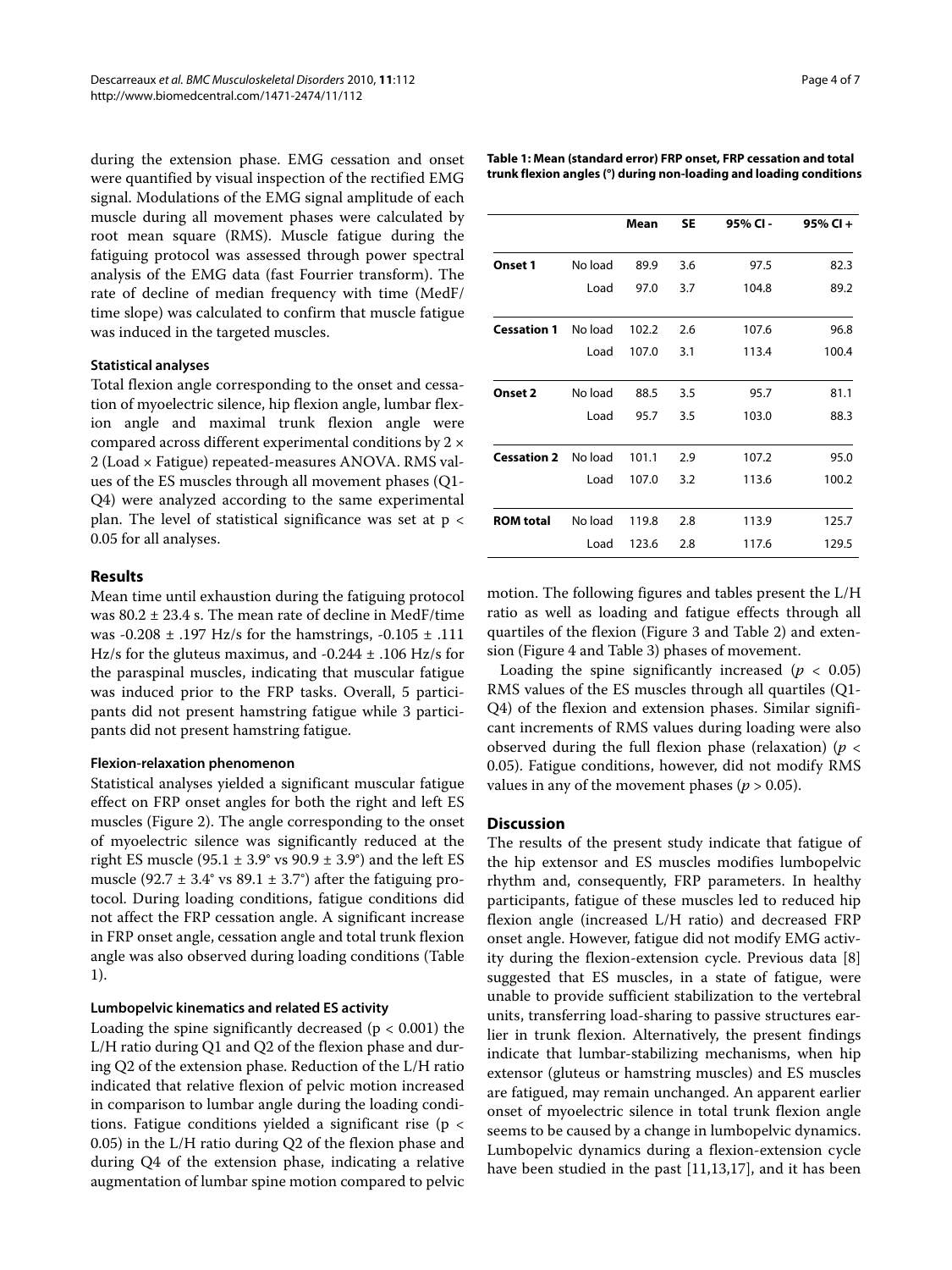<span id="page-4-0"></span>

shown several times that the first half of the flexion phase occurs primarily at lumbar spine segments with the pelvis remaining relatively fixed, whereas the final half of flexion is accomplished primarily by forward pelvic rotation. A reverse mechanism has also been described during extension from a flexed posture where initial movement is achieved primarily at the hip level with an increasing contribution from the lumbar spine in the later stages of extension [[18\]](#page-6-16). In the present experiment, it is possible that fatigue probably augmented stiffness in the hip extensor muscles. Heightened passive tension in the hamstring muscles has been suggested to limit pelvic movement during flexion and to facilitate it in early extension [[18](#page-6-16)]. Hashemirad et al. [\[19\]](#page-6-17) recently reported

that subjects presenting less general flexibility (toe-touch test) showed decreased FRP onset and cessation angles. They suggested that when sufficient passive tension values are reached (monitored by spine mechanoreceptors), the central nervous system deactivates the active controlling element of movement (ES). Alternatively, recent studies showed that immediately following static and cyclic loading of the spine, laxity can develop in the associated viscoelastic structures without neuromuscular compensation mechanisms [[20,](#page-6-18)[21\]](#page-6-19). In the present experiment, such responses to loading (fatigue task) may have occurred and may have led to increased displacement and tension neutral zone and subsequent changes in lumbopelvic dynamics. Whether the modulating effect of hip

| Table 2: L/H ratio, loading effects and fatigue effects during flexion (Q1-Q4) |  |  |  |
|--------------------------------------------------------------------------------|--|--|--|
|--------------------------------------------------------------------------------|--|--|--|

| <b>Flexion L/H ratio</b>           | $0 - 25$   | 25-50      | 50-75      | 75-100     |
|------------------------------------|------------|------------|------------|------------|
| $\mathbf{1}$                       | 1.34(0.11) | 1.08(0.07) | 0.96(0.07) | 0.42(0.05) |
| 2                                  | 1.41(0.14) | 1.20(0.09) | 1.01(0.08) | 0.45(0.04) |
| 3                                  | 1.06(0.08) | 0.93(0.06) | 0.96(0.08) | 0.49(0.05) |
| 4                                  | 1.18(0.12) | 0.99(0.07) | 0.94(0.07) | 0.51(0.05) |
| ANOVA main and interaction effects |            |            |            |            |
| Load                               | p < 0.001  | p < 0.001  | 0.4040     | 0.0679     |
| Fatigue                            | 0.1542     | p < 0.05   | 0.7159     | 0.4162     |
| Load $\times$ Fatigue              | 0.7412     | 0.2027     | 0.1523     | 0.7728     |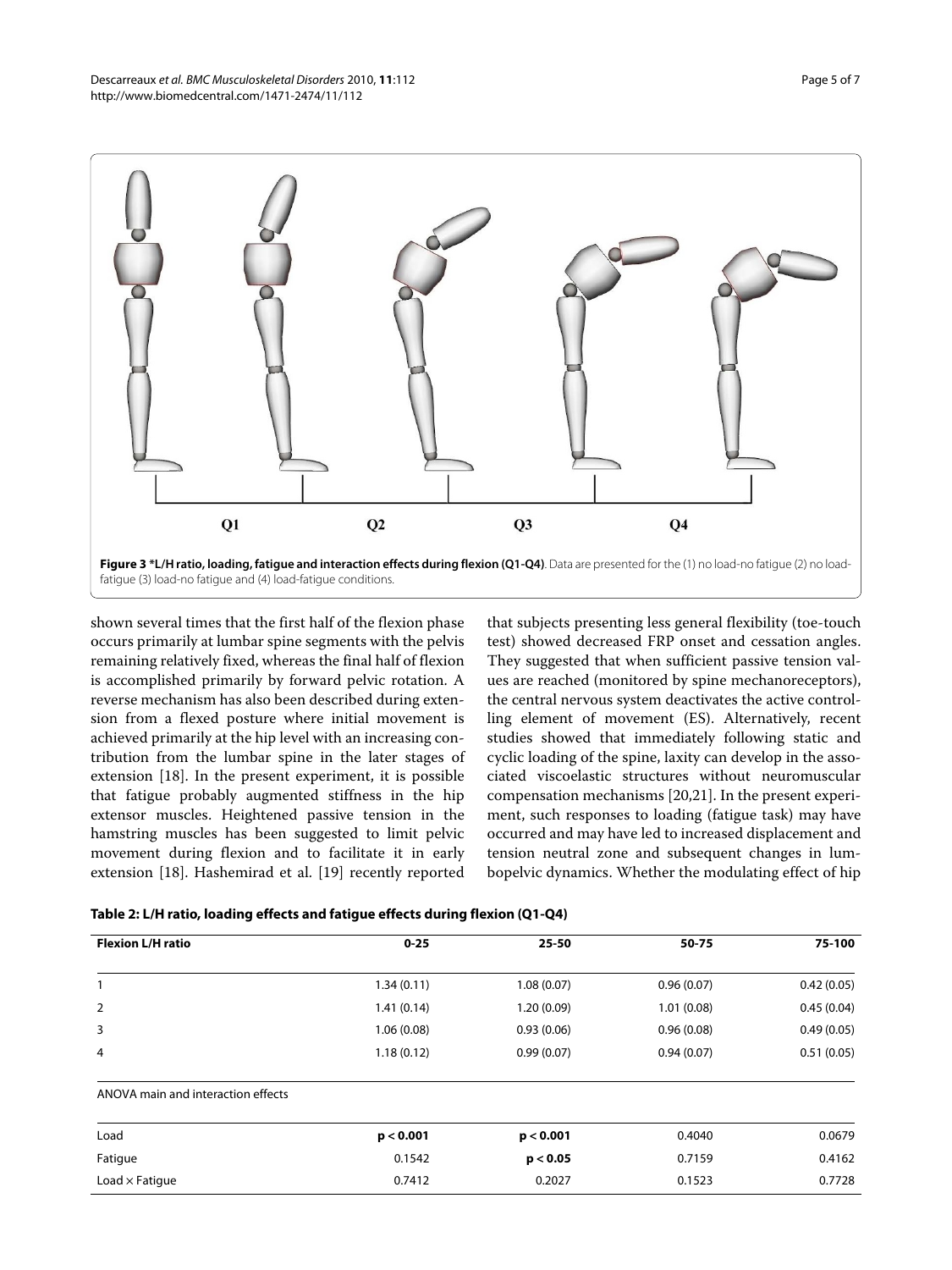<span id="page-5-0"></span>

and lumbar extensor muscle fatigue derives from changes in soft tissue mechanical properties or from alterations in neuromuscular strategies remains to be determined. Nevertheless, although it has often been suggested that hip extensor muscles can generate tension in passive lumbopelvic structures, such as the sacrotuberous ligament and the thoracolumbar fascia [\[22](#page-6-20)], the results of the present study indicate that hip and lumbar extensor muscle fatigue may challenge spinal stability requirements by changing lumbopelvic dynamics. Repeated trunk flexion and extension as well as lifting tasks have been previously

**Table 3: L/H ratio, loading effects and fatigue effects during extension (Q1-Q4)**

| <b>Extension</b><br><b>Ratio L/H</b> | $0 - 25$   | 25-50 | 50-75                                  | 75-100     |
|--------------------------------------|------------|-------|----------------------------------------|------------|
| 1                                    | 0.51(0.06) |       | $0.94(0.07)$ $1.09(0.07)$ $1.34(0.13)$ |            |
| $\mathcal{P}$                        | 0.53(0.07) |       | $0.94(0.07)$ 1.11 (0.07) 1.48 (0.14)   |            |
| 3                                    | 0.56(0.07) |       | $0.80(0.06)$ 1.04 (0.08)               | 1.27(0.12) |
| 4                                    | 0.42(0.06) |       | $0.72(0.07)$ 1.06 (0.07)               | 1.67(0.15) |

ANOVA main and interaction effects

| Load                  | 0.4563   | p < 0.001 | 0.1850 | 0.5380    |
|-----------------------|----------|-----------|--------|-----------|
| Fatigue               | 0.3346   | 0.2232    | 0.6592 | p < 0.001 |
| Load $\times$ Fatique | p < 0.01 | 0.1426    | 0.7765 | p < 0.05  |

targeted as potential causes of work related low back pain [[21\]](#page-6-19). Therefore, repeated trunk movement or sustained static posture leading to muscle fatigue of back or hip extensor muscles may alter usual spinal loading and stability mechanisms therefore putting, the lumbar spine at risk of injury or reinjury.

Finally, the addition of a load anterior to the trunk modified the FRP response. FRP onset and cessations angles were increased in loading conditions. Several authors have reported a similar effect of load positioned either anteriorly or posteriorly to the trunk [\[2](#page-6-1),[8,](#page-6-7)[23\]](#page-6-21). Such a decrease in the EMG silence period during flexion reflects the need for additional muscular contraction to counteract the increased flexion moment generated by the load, but can also be explained by the increment of total flexion angle during loading conditions. This augmentation of FRP onset and cessation angles was accompanied by heightened ES muscle activity through all phases of the flexion/extension cycle. Increased loading of the spine also led to a greater contribution of the hip in both flexion and extension movements, again illustrating a change in lumbopelvic dynamics when stability requirements are modified.

#### **Limitations**

At this stage, we cannot exclude the possibility that the deep ES muscles increased their contraction level to compensate for a potential lack of lumbopelvic stability after hip and lumbar extensor muscle fatigue. Studies of the